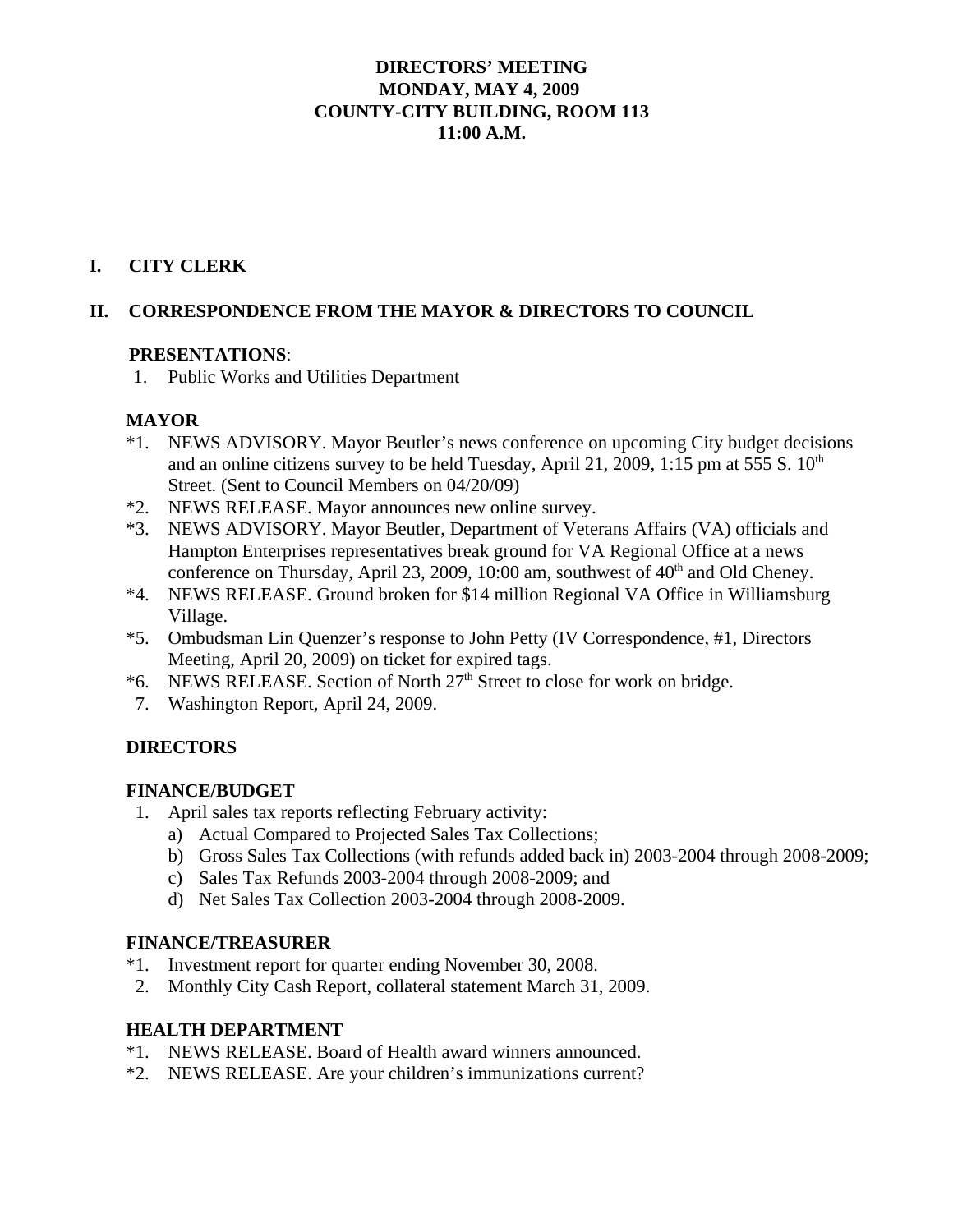- \*3. NEWS RELEASE. Air quality watch. People with heart and lung disease encouraged to stay inside.
- 4. NEWS RELEASE. Ultimate Safe Kids Day and The Safe Kids Blast.

# **LIBRARIES**

 1. NEWS RELEASE. Abraham Lincoln traveling learning station exhibit coming to Lincoln City Libraries on May  $1<sup>st</sup>$ .

# **PLANNING**

- \*1. Capital Improvement Program for 2009/10 2014/15 cover letter. Planning Commission edition of CIP available on-line.
- \*2. Planning Commission action on April 22, 2009.
- 3. Public input meeting for Lincoln MPO certification review.

# **PLANNING COMMISSION FINAL ACTION**

1. Special Permit No. 08017A. Soil excavation, North 56<sup>th</sup> Street/Highway 77 and Bluff Road. Resolution No. PC-01164.

# **PUBLIC WORKS/WATERSHED**

- 1. Memo from Nicole F. Tooze, Special Projects Administrator, on FEMA floodplain mapping and update.
	- 1a. Letter from Ben Higgins, Senior Engineer, on the "Preliminary Digital Flood Insurance Rate Map for Lancaster County, Nebraska and Incorporated Areas".

# **URBAN DEVELOPMENT**

- \*1. Web link for the spring issue of The Urban Page.
- 2. Lincoln Mall Capitol Environs Amendment to the Lincoln Center Redevelopment Plan.

# **III. COUNCIL RFI'S & CITIZENS CORRESPONDENCE TO INDIVIDUAL COUNCIL MEMBERS**

# **ROBIN ESCHLIMAN**

- \*1. Request to Fred Hoke, Building & Safety Director RE: Assist the neighborhoods with problems such as graffiti, snow removal, etc. (RFI#20 - 04/09/09)
- \*2. Request to Dave Landis, Urban Development Director RE: TIF (RFI#21 04/22/09) -**SEE RESPONSE FROM DAVID LANDIS ON USE OF TIF.**

# **IV. CORRESPONDENCE FROM CITIZENS TO COUNCIL**

- \*1. Email from Jane Okalebo. Keep all our libraries open, operating and running.
- \*2. InterLinc correspondence from Tom Maul asking questions on City contracts.
- \*3. Letter from Becky Vandenberg on the need for another truck stop at N.W. 48<sup>th</sup> and West O Street. (Delivered to Council Members on Monday, April 20, 2009 before formal meeting)
- \*4. Email from Jerry Wolf on the Court of Industrial Relations.
- \*5. Whitehead Oil Company, M. E. "Bus" Whitehead letter on water and sewer district at 84<sup>th</sup> and Cornhusker Highway.
- \*6. Email from August Ponstingl. Fluoride information and website address for video on fluoride and water fluoridation.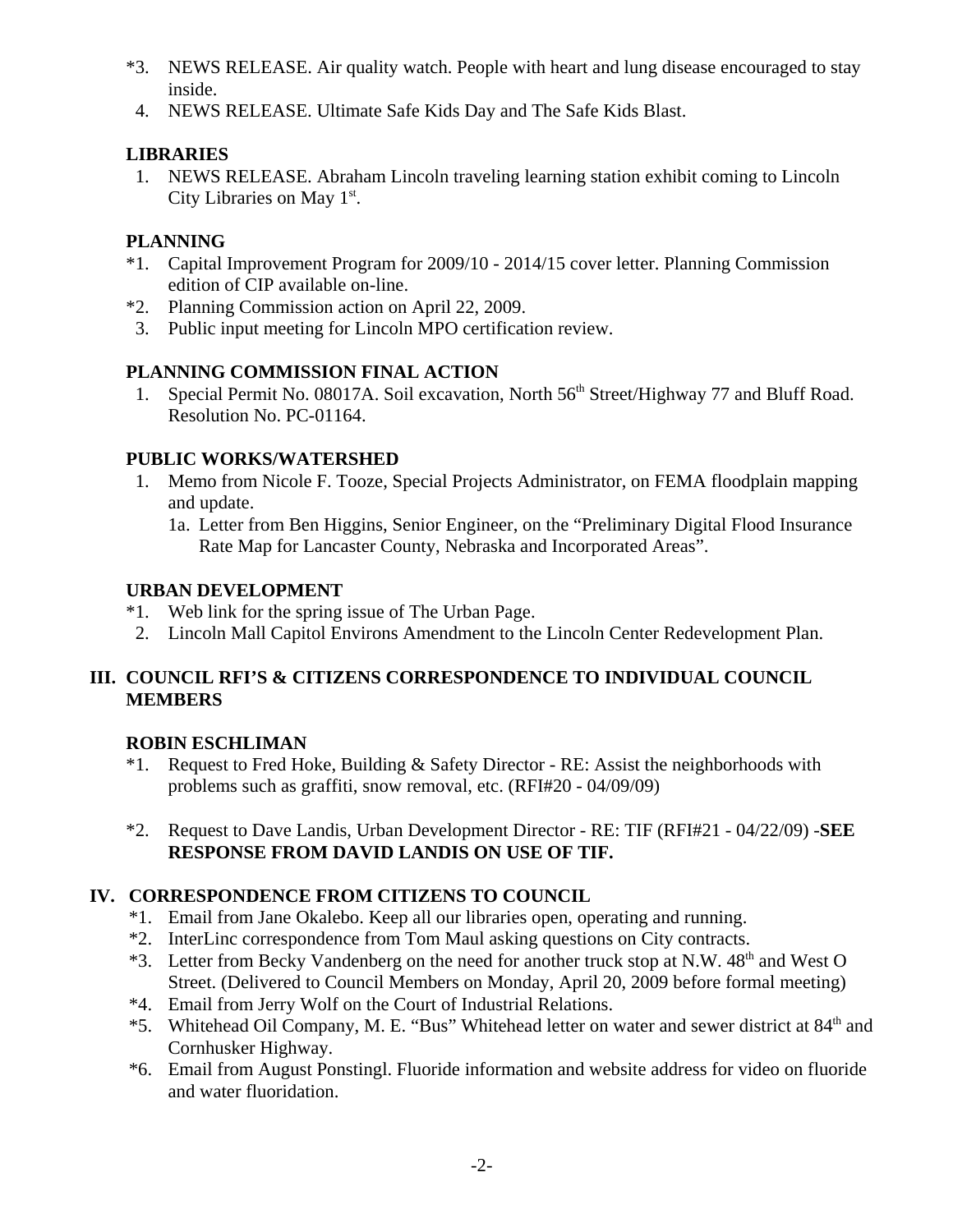- 7. Letter from Bob Reeves regarding assessed values on property and raising the tax rate thereby not cutting City services.
- 8. Faxed correspondence on electronic vote counting.
- 9. Email from Garry Martin in spport for re-allocation of funds from Lincoln Mall to improve the condition of Centennial Mall.
- 10. Save the South Branch Library flyer sent by Isabel Velázquez.
- 11. Email from Jim regarding  $22<sup>nd</sup>$  Street, "P" to "Q" Street on the east side.

# **V. ADJOURNMENT**

## **\* Held Over from 04/27/09.**

W:\FILES\CITYCOUN\WP\DA050409.wpdmmm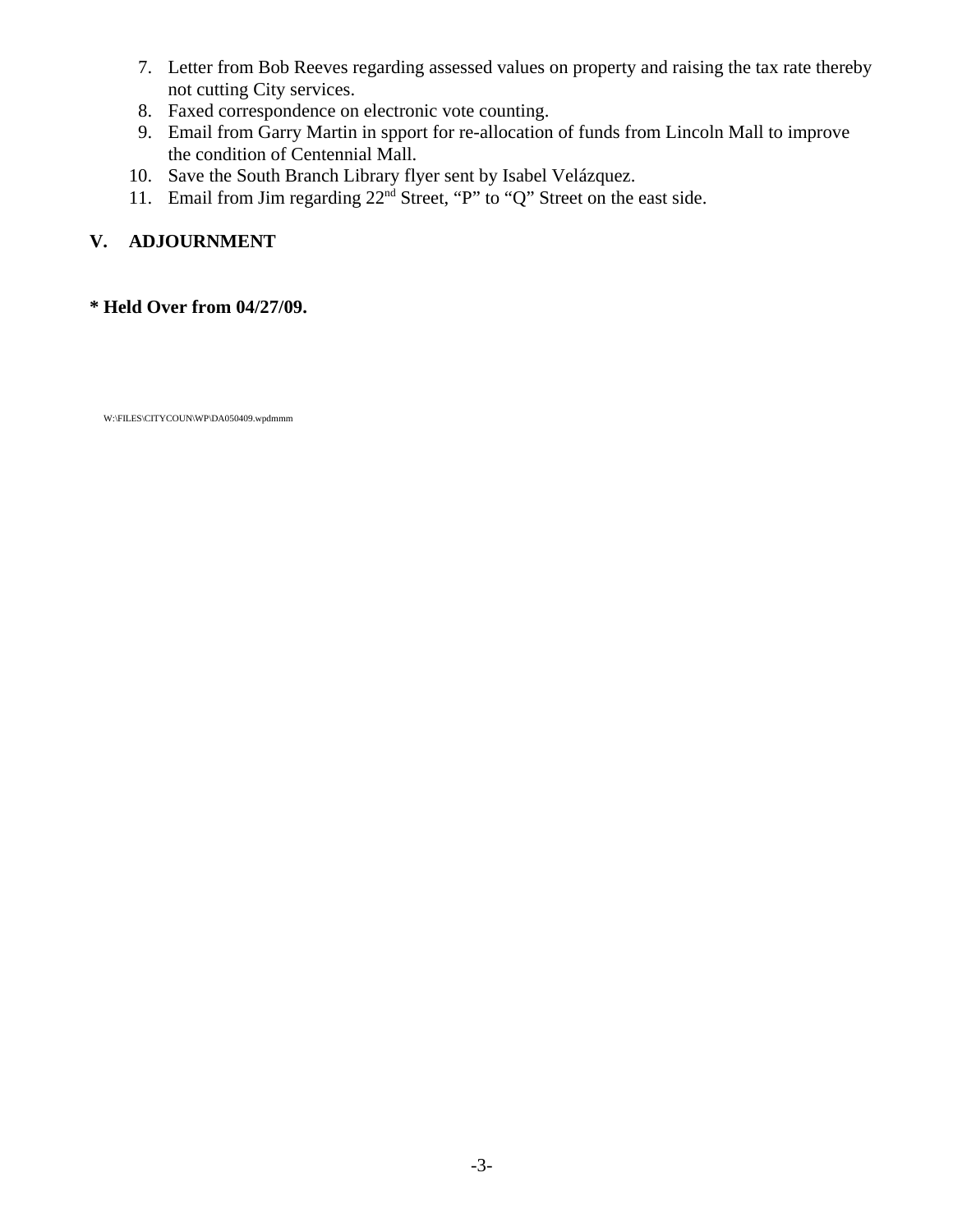#### **DIRECTORS' MEETING MINUTES MONDAY, MAY 4, 2009 11:00 a.m. COUNTY/CITY BUILDING CONFERENCE ROOM 113**

**Council Members Present:** Robin Eschliman, Chair; Doug Emery, Vice-Chair; Ken Svoboda, Dan Marvin, John Spatz, Jon Camp, Jonathan Cook

**Others Present:** Rick Hoppe, Trish Owen, Milo Mumgaard, Mayor's Office; City Clerk Joan Ross; John Hendry, City Attorney; and Tammy Grammer, City Council Secretary

Ms. Eschliman opened the meeting at 11:24 a.m.

Location Announcement of the Nebraska Open Meetings Act: A Copy of the Nebraska Open Meetings Act is Located on the Wall at the Rear of this Room.

#### **I. CITY CLERK -**

City Clerk Joan Ross stated on their Agenda today, Items 8 & 9 will be called together. *[#8, Application of Box Awesome LLC dba Box Awesome's Bourbon Theatre for a Class C liquor license at 1415 O Street.; and #9, Manager application of Jeremiah Moore for Box Awesome LLC dba Box Awesome's Bourbon Theatre at 1415 O Street.]* 

Items 13, 14, 15, & 16 will be called together. For Item 16, she handed out a Motion-To-Amend #1 just a correction on the dates for the term of the lease. She will make that notation at the meeting and they'll correct it on the action sheet as well. *[#13, 09-60, Approving the lease agreement between the City and Dittmer & Dittmer of Crete for the lease of office space by the Lincoln Area Agency on Aging for its Lincoln Information for the Elderly (LIFE) Program at 1005 E. Highway 33, Suite 6, Crete, NE 68333 for a term of May 1, 2009 through May 31, 2010.; #14, 09-61, Approving the lease agreement between the City and Erik Alm, Wahoo for the lease of office space by the Lincoln Area Agency on Aging for its Lincoln Information for the Elderly (LIFE) Program at 1325 N. Chestnut St., Wahoo, NE 68066 for a term of July 1, 2009 through June 30, 2010.; #15, 09-62, Approving the lease agreement between the City and Scott and Cindy Jensen for the lease of office space by the Lincoln Area Agency on Aging for its Lincoln Information for the Elderly (LIFE) Program at 320 N. State Street, Osceola, NE 68651 for a term of June 1, 2009 through May 31, 2010.; and #16, 09-63, Approving the lease agreement between the City and Mueller/Bigert Rentals for the lease of office space by the Lincoln Area Agency on Aging for its Lincoln Information for the Elderly (LIFE) Program at 137 N. 8th Street, Geneva, NE 68361 for a term of July 1, 2009 through June 30, 2010.]*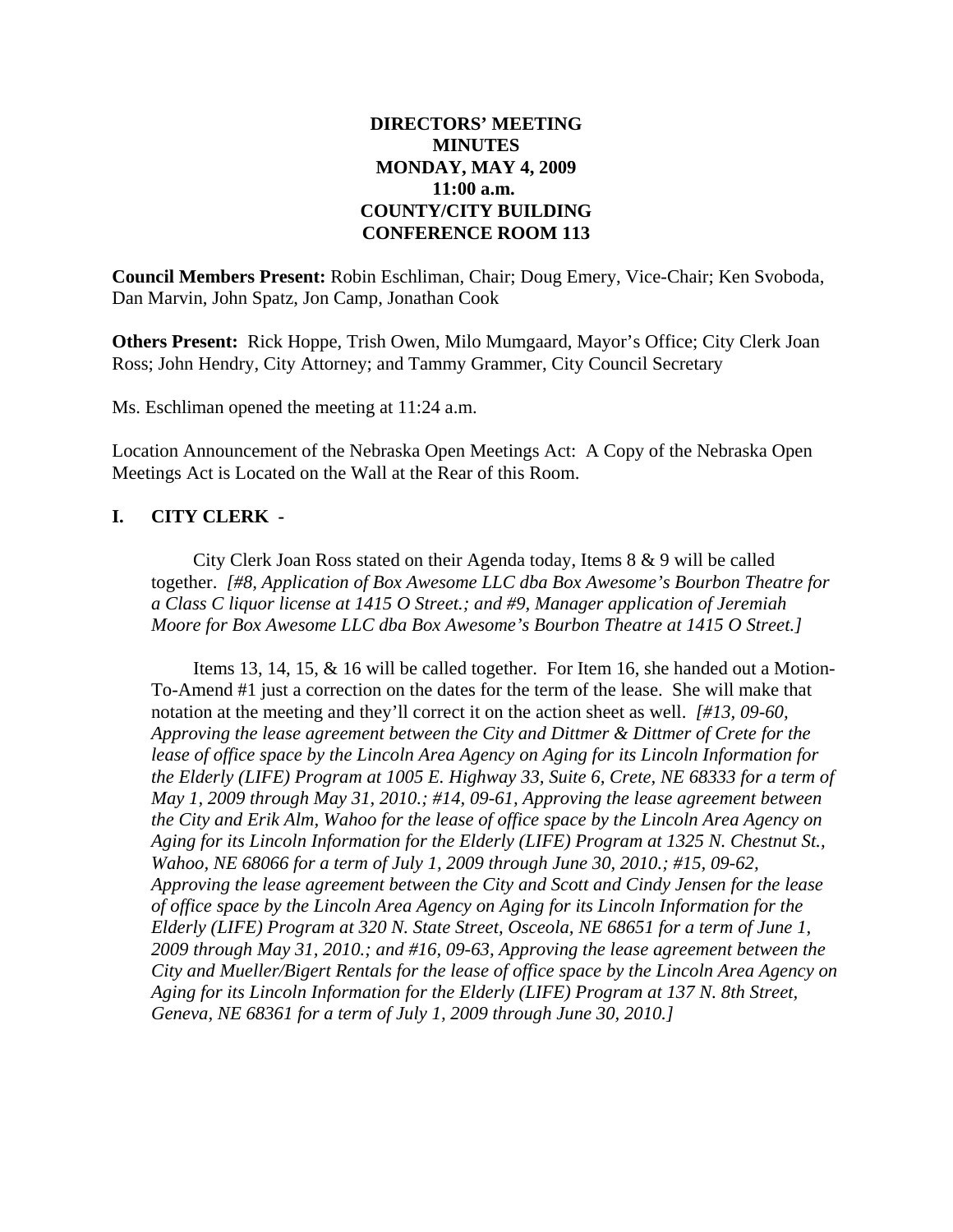For Item 19**,** they have a Motion-To-Amend #2 which is the second substitute agreement. But, they will have a memo from Lynn Johnson (Parks & Recreation Director) requesting to continue public hearing on this item for two weeks to May  $18<sup>th</sup>$ . City Clerk Joan Ross noted they have to have public hearing today because it's been advertised but they will note that there's a request to continue it. Lynn Johnson (Parks & Recreation Director) discussed this item. He will be at the meeting today. *(See Attachment 'A') [#19, 09R-60, Approving the Memorandum of Agreement regarding funding, renovation, and operation of Hazel Abel Park between the City, Lincoln Parks Foundation and Abel Foundation for funding a major renovation and establishment of an endowment fund for Hazel Abel Park located at South 18th and E Streets.]*

Items 21 & 22 will be called together. *[#21, 09R-69, Declaring the official intent of the City to reimburse certain expenses in connection with the acquisition and construction of improvements to the City's water supply and distribution system from the proceeds of the City of Lincoln, Nebraska Water Revenue Bonds.; and #22, 09R-70, Declaring the official intent of the City to reimburse certain expenses in connection with the acquisition and construction of improvements to the City's water supply and distribution system from the proceeds of the City of Lincoln, Nebraska Sanitary Sewer Revenue Bonds.]*

For Item 23, she handed out a Motion-To-Amend #1 which was a substitute exhibit "B". *[#23, 09R-71, Approving the Shoemaker Travel Plaza Redevelopment Agreement between the City and Shoemakers Truck Station, Inc., relating to the redevelopment of property generally located at S.W. 48th Street and West O Street.]*

Items 23, 24, & 25 will be called together. *[#23, 09R-71, Approving the Shoemaker Travel Plaza Redevelopment Agreement between the City and Shoemakers Truck Station, Inc., relating to the redevelopment of property generally located at S.W. 48th Street and West O Street.; #24, 09-47, Annexation 08025 - Amending the Lincoln Corporate Limits Map by annexing approximately 10 acres of property generally located south and west of the southwest corner of S.W. 48th Street and West O Street.; and #25, 09-48, Change of Zone 08061 - Application of Shoemaker's Truck Station, Inc. for a change of zone from AG Agricultural District to H-3 Highway Commercial District on property generally located south and west of the southwest corner of S.W. 48th Street and West O Street.]* 

For Item 41, they have a Motion-To-Amend #1. *[#41, 09-51, Change of Zone 05068A - Application of R.C. Krueger Development for an amendment to the Woodlands at Yankee Hill PUD and a change of zone from AG Agricultural District to R-3 Residential District PUD and for approval of a development plan for modifications to the Zoning and Land Subdivision Ordinances to develop approximately 31 dwelling units and a private school on property generally located at South 70th Street and Yankee Hill Road.]*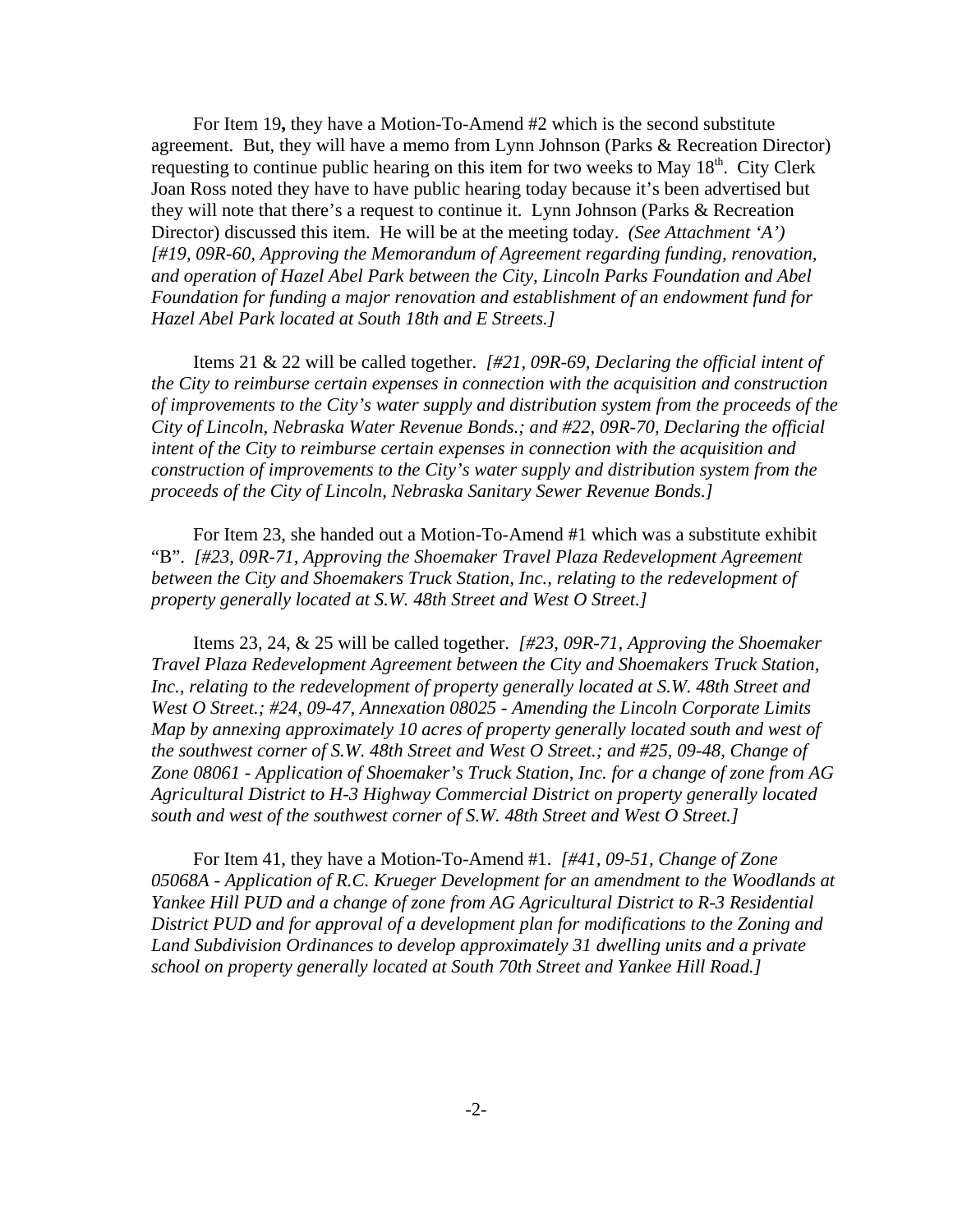For Item 44, they have a Motion-To-Amend #1. *[#44, 09-54, Change of Zone No. 09004 - Amending Chapter 27.61 of the Lincoln Municipal Code relating to Nonconforming and Nonstandard Uses by adding a new section numbered 27.61.100 to establish conditions for the expansion of a nonstandard single-family or two family dwelling into a required yard in residential districts.]*

## **II. CORRESPONDENCE FROM THE MAYOR & DIRECTORS TO COUNCIL -**

#### **PRESENTATIONS** -

Presentation from the Public Works & Utilities Department held over until May  $11<sup>th</sup>$ Directors' Meeting.

Fire Chief Niles Ford handed out to Council the Fire Department's annual report.

Bruce Dart (Health Director) gave an update on the H1N1 (Swine) Flu. On the Lincoln-Lancaster County Health Department's website you can find updates on the H1N1 Flu.

#### **MAYOR -**

- \*1. NEWS ADVISORY RE: Mayor Beutler's news conference on upcoming City budget decisions and an online citizens survey to be held on 04/21/09 at 1:15 p.m., 555 S. 10<sup>th</sup> Street - (Forward to Council on 04/20/09). - NO COMMENTS
- \*2. NEWS RELEASE RE: Mayor Announces New Online Survey. NO COMMENTS
- \*3. NEWS ADVISORY RE: Mayor Beutler, Department of Veterans Affairs (VA) officials and Hampton Enterprises representatives break ground for VA Regional Office at a news conference on  $04/23/09$  at 10:00 a.m., southwest of  $40<sup>th</sup>$  & Old Cheney. - NO COMMENTS
- \*4. NEWS RELEASE RE: Ground Broken For \$14 million Regional VA Office in Williamsburg Village. - NO COMMENTS
- \*5. City Ombudsman Lin Quenzer's response to John Petty (IV. Correspondence #1, Directors Meeting, 04/20/09) on ticket for expired tags. - NO COMMENTS
- \*6. NEWS RELEASE RE: Section of North 27<sup>th</sup> Street To Close For Work On Bridge. -NO COMMENTS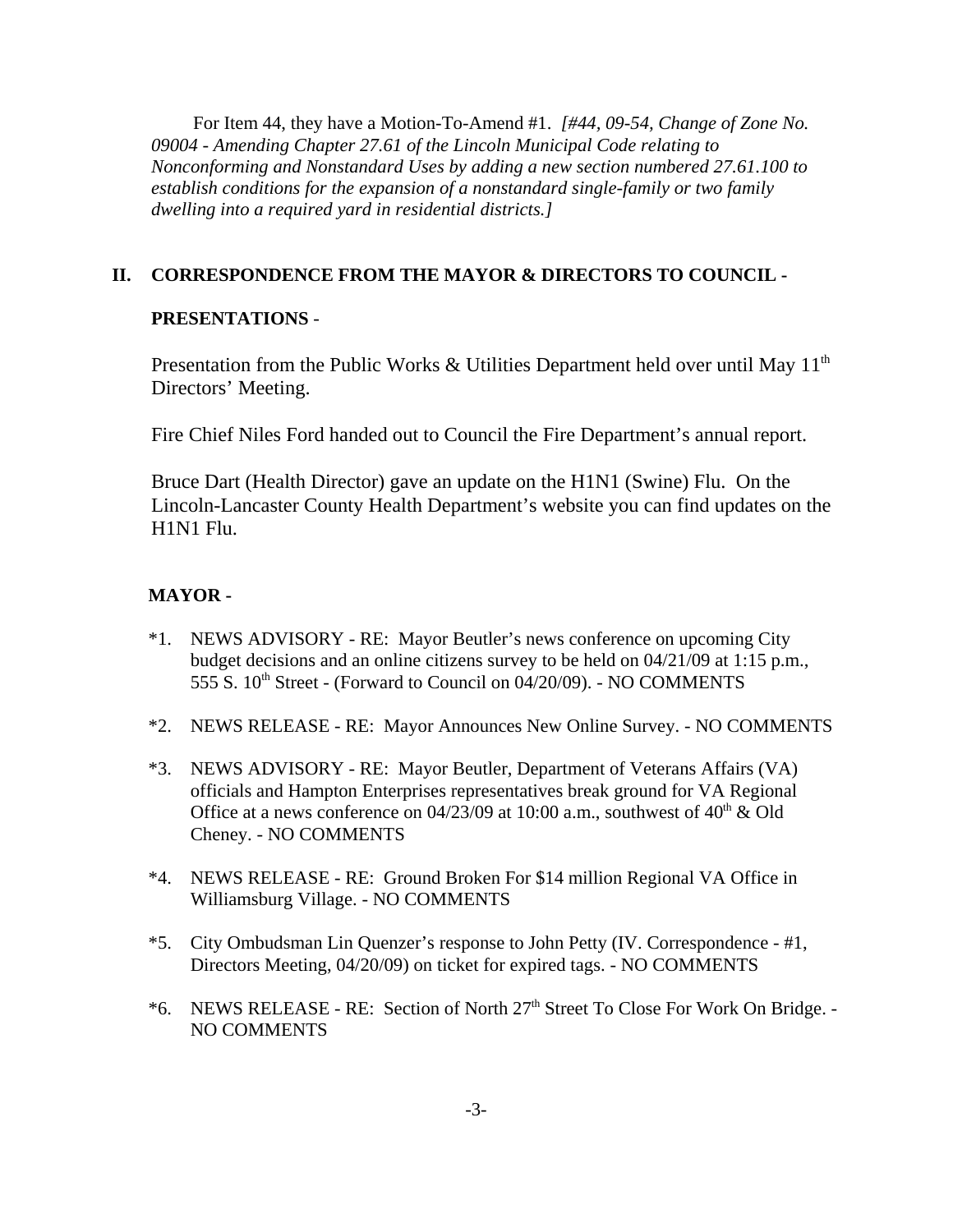7. Washington Report - April 24, 2009. - NO COMMENTS

## **DIRECTORS -**

#### **FINANCE/BUDGET -**

- 1. April Sales Tax Reports Reflecting February Activity: - NO COMMENTS
	- a.) Actual Compared to Projected Sales Tax Collections;
	- b.) Gross Sales Tax Collections (with refunds added back in) 2003-2004 through 2008-2009;
	- c.) Sales Tax Refunds 2003-2004 through 2008-2009; and
	- d.) Net Sales Tax Collection 2003-2004 through 2008-2009.

#### **FINANCE/TREASURER -**

- \*1. Investment Report For Quarter Ending November 30, 2008. NO COMMENTS
- 2. Monthly City Cash Report Collateral Statement March 31, 2009. NO COMMENTS

#### **HEALTH -**

- \*1. NEWS RELEASE RE: Board of Health Award Winners Announced. NO COMMENTS
- \*2. NEWS RELEASE RE: Are Your Children's Immunizations Current? NO **COMMENTS**
- \*3. NEWS RELEASE RE: Air Quality Watch People With Heart and Lung Disease Encouraged To Stay Inside. - NO COMMENTS
- 4. NEWS RELEASE RE: Ultimate Safe Kids Day and The Safe Kids Blast. NO **COMMENTS**

#### **LIBRARIES -**

 1. NEWS RELEASE - RE: Abraham Lincoln traveling learning station exhibit coming to Lincoln City Libraries on May 1<sup>st</sup>. - NO COMMENTS

#### **PLANNING -**

- \*1. Capital Improvement Program for 2009/10 2014/15 cover letter Planning Commission Edition of CIP Available On-line. - NO COMMENTS
- \*2. Planning Commission Action on April 22, 2009. NO COMMENTS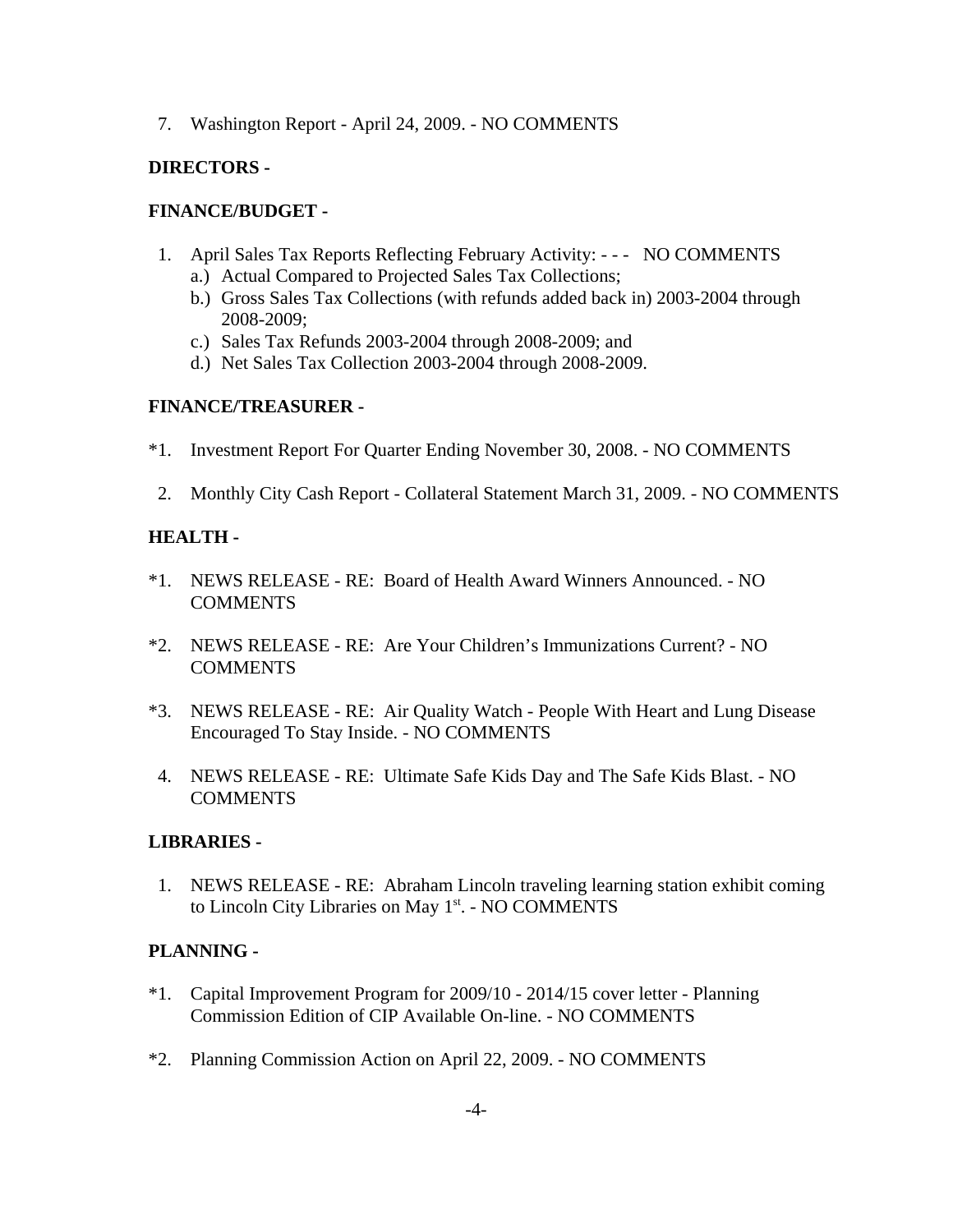3. Public Input Meeting For Lincoln MPO Certification Review. - NO COMMENTS

## **PLANNING COMMISSION FINAL ACTION .....**

1. Special Permit #08017A (Soil excavation - North 56<sup>th</sup> Street/Highway 77 & Bluff Road) - Resolution No. PC-01164. - NO COMMENTS

#### **PUBLIC WORKS/WATERSHED -**

- 1. E-Mail from Nicole Fleck-Tooze RE: FEMA Floodplain Mapping and Update. - - NO COMMENTS
	- 1a.) Letter from Ben Higgins RE: Preliminary Digital Flood Insurance Rate Map for Lancaster County, Nebraska and Incorporated Areas. - - NO COMMENTS

#### **URBAN DEVELOPMENT -**

- \*1. Web Link For The Spring Issue Of The Urban Page. NO COMMENTS
- 2. Material from David Landis RE: Lincoln Mall Capitol Environs Amendment to the Lincoln Center Redevelopment Plan. - NO COMMENTS

## **III. COUNCIL RFI'S & CITIZENS CORRESPONDENCE TO INDIVIDUAL COUNCIL MEMBERS -**

**JON CAMP -** No Comments

**JONATHAN COOK -** No Comments

**DOUG EMERY -** No Comments

#### **ROBIN ESCHLIMAN -** No Comments

- \*1. Request to Fred Hoke, Building & Safety Director RE: Assist the neighborhoods with problems such as graffiti, snow removal, etc. (RFI#20 - 04/09/09). - NO **COMMENTS**
- \*2. Request to Dave Landis, Urban Development Director RE: TIF (RFI#21 04/22/09) -**1.) SEE RESPONSE FROM DAVE LANDIS, URBAN DEVELOPMENT DIRECTOR RECEIVED ON RFI#21-04/22/09. -** NO COMMENTS

**DAN MARVIN -** No Comments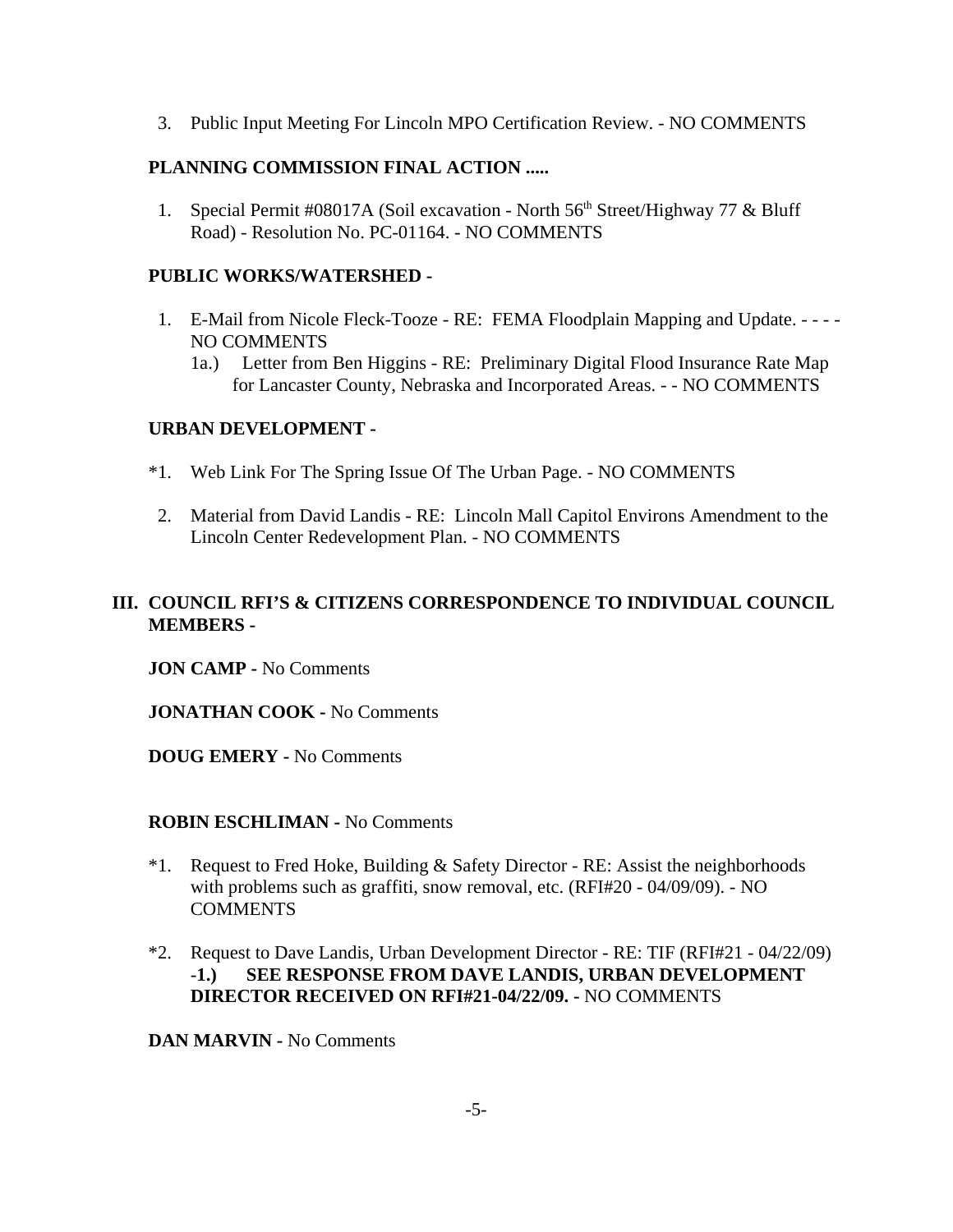#### **JOHN SPATZ -** No Comments

#### **KEN SVOBODA -** No Comments

#### **IV. CORRESPONDENCE FROM CITIZENS TO COUNCIL -**

- \*1. E-Mail from Jane Okalebo RE: Keep all our libraries open, operating and running. NO COMMENTS
- \*2. E-Mail from Tom Maul RE: Asking questions on City contracts. NO COMMENTS
- \*3. Letter from Becky Vandenberg RE: The need for another truck stop at N.W. 48<sup>th</sup> and West O Street (Council received on 04/20/09 before Formal Meeting). - NO **COMMENTS**
- \*4. E-Mail from Jerry Wolf RE: The Court of Industrial Relations. NO COMMENTS
- \*5. Whitehead Oil Company, M. E. "Bus" Whitehead letter on water and sewer district at 84th and Cornhusker Highway. - NO COMMENTS
- \*6. E-Mail from August Ponstingl RE: Fluoride information and website address for video on fluoride and water fluoridation. - NO COMMENTS
- 7. Letter from Bob Reeves RE: Assessed values on property and raising the tax rate thereby not cutting City services. - NO COMMENTS
- 8. Faxed Material RE: Electronic vote counting. NO COMMENTS
- 9. E-Mail from Garry Martin RE: In Support for re-allocation of funds from Lincoln Mall to improve the condition of Centennial Mall. - NO COMMENTS
- 10. Material sent by Isabel Velázquez RE: The South Branch and Bethany Libraries. NO COMMENTS
- 11. E-Mail from Jim RE: 22nd Street, "P" to "Q" Street on the east side. NO **COMMENTS**

# **ADDENDUM - (For May 4th)**

#### **I. CITY CLERK -** None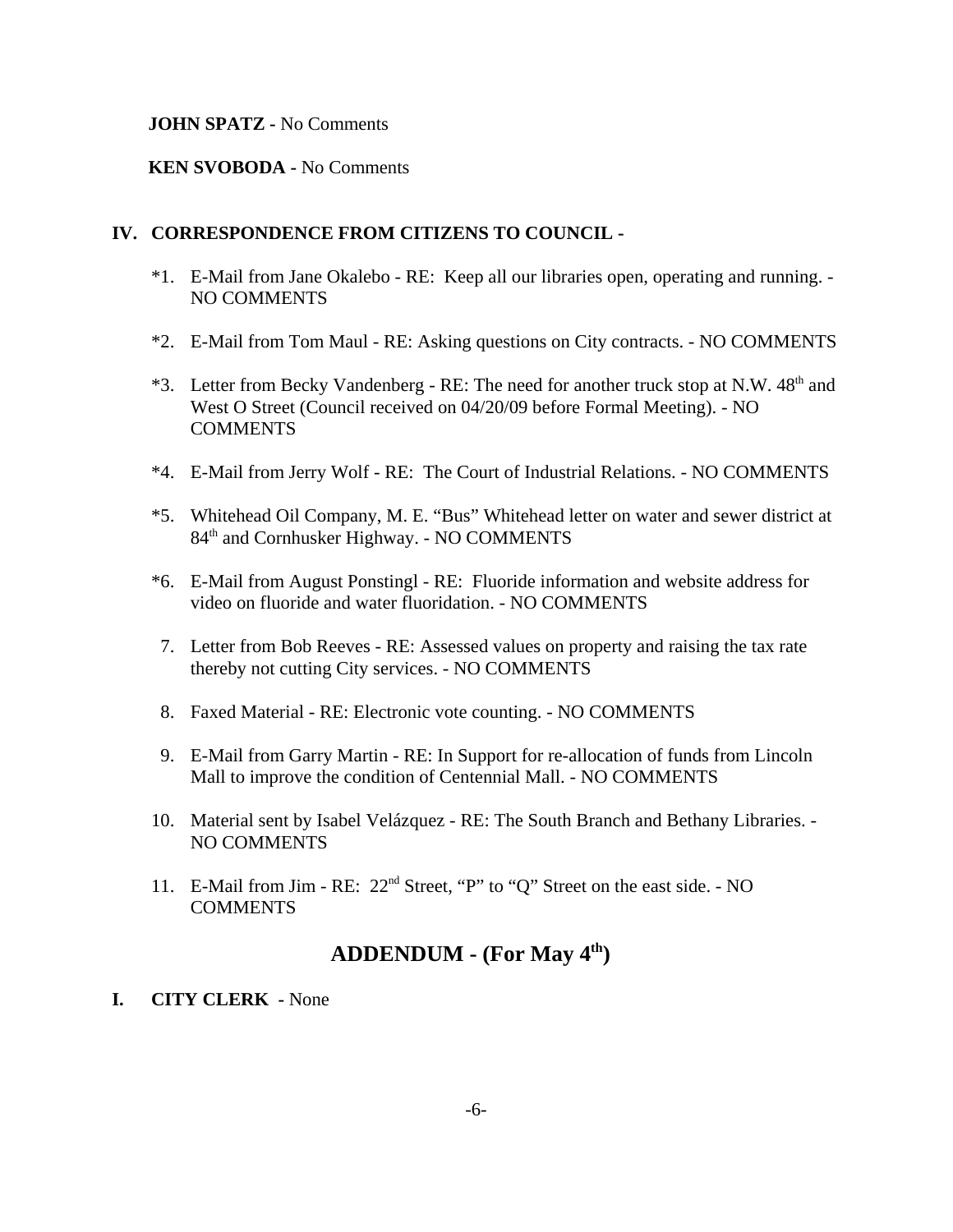## **II. CORRESPONDENCE FROM THE MAYOR & DIRECTORS TO COUNCIL** -

## **MAYOR -**

- 1. NEWS RELEASE RE: Mayor: Fund Idea Too Narrow To Create Jobs. NO **COMMENTS**
- 2. NEWS ADVISORY RE: Mayor Beutler's Public Schedule Week of May 2 through May 8, 2009 - Schedule subject to change. - NO COMMENTS
- 3. NEWS RELEASE RE: Reserve Your City Practice Field Online. NO COMMENTS

#### **DIRECTORS -** None

# **III. COUNCIL RFI'S & CITIZENS CORRESPONDENCE TO INDIVIDUAL COUNCIL MEMBERS -**

## **JON CAMP -**

1. Response E-Mail to Gail Steen - RE: The Library Board. - NO COMMENTS

#### **ROBIN ESCHLIMAN -**

- 1. E-Mail to Kent & Gail Steen with response email RE: The Library Board. NO **COMMENTS**
- 2. E-Mail from Patricia Taft RE: Her application to the library board in January. NO **COMMENTS**

# **IV. CORRESPONDENCE FROM CITIZENS TO COUNCIL -**

1. E-Mail from Patricia Taft - RE: Item 37 amending section 4.20.010 of the LMC to shorten the terms of the Library Board for the City of Lincoln - strong favorable consideration. - NO COMMENTS

[End of Addendum]

# **V. MEETING ADJOURNED - Approximately at 11:48 a.m.**

#### **\*HELD OVER FROM APRIL 27, 2009.**

dm050409/tjg